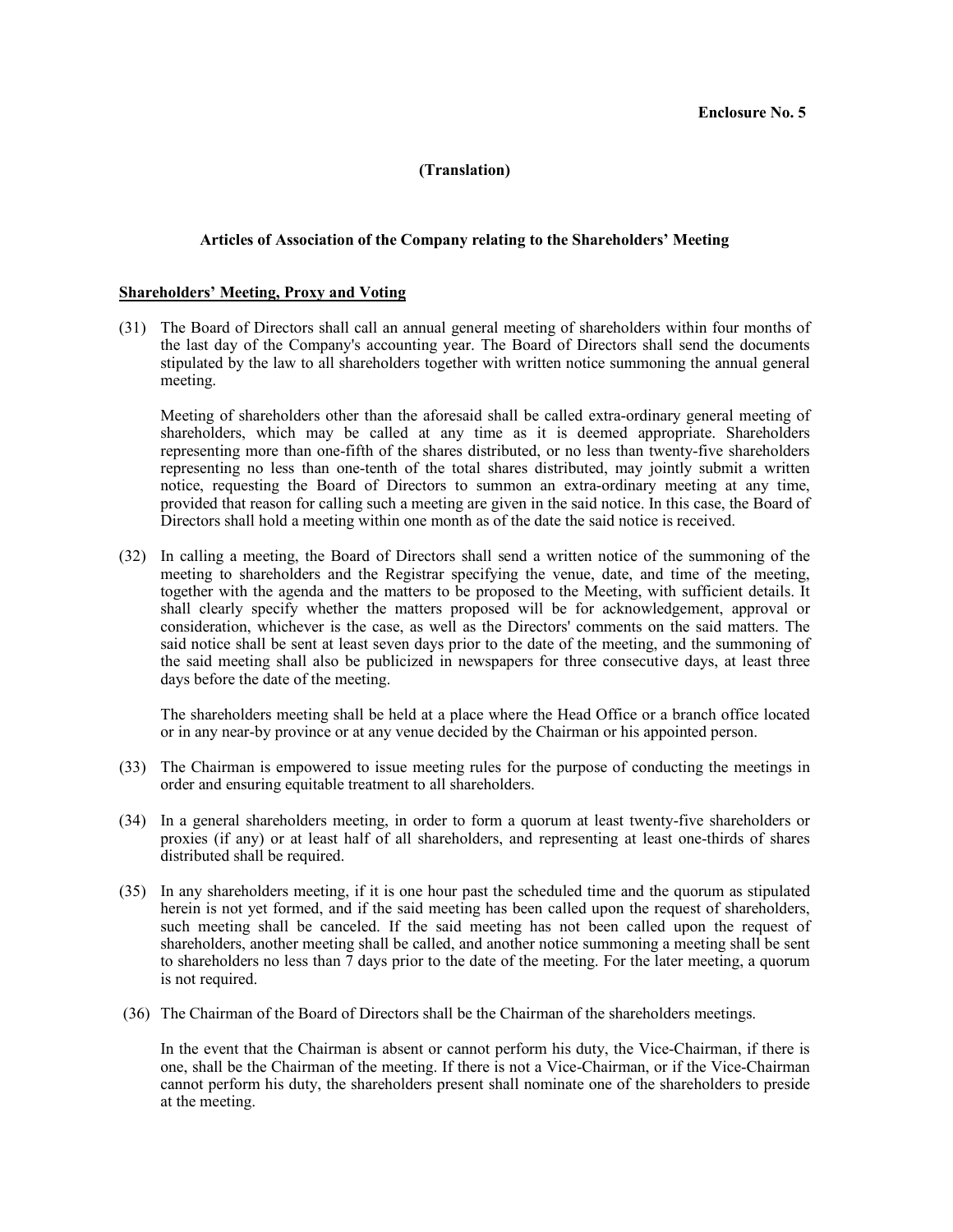- (37) The Chairman of the general meetings shall have the duty to ensure that the meeting is conducted in accordance with the order on the agenda in the notice summoning the meeting, unless a resolution is passed, with two-thirds of the votes of shareholders present, to rearrange the order of the items on the agenda.
- (38) Any shareholder may attend and vote by proxy, provided the proxy submits the instrument of appointment to the Chairman of the Board, or Chairman of the meeting or his appointed person at the venue of the meeting before attending the meeting.
- (39) By any means of voting, each share shall carry one vote. Any shareholder having a special interest on the matter being resolved shall have no right to cast a vote on that matter, except in the event of voting to elect Directors.
- (40) Unless otherwise provided by the Public Limited Company Act, resolutions of the shareholders meetings shall be passed in the following manners:-
	- (1) In ordinary cases, with the majority of votes of the shareholders present and casting their votes.

In case of a tie, the Chairman of the meeting shall cast another vote as a final decision.

- (2) In the following cases, no less than three quarters of the votes of shareholders attending the meeting and who have voting rights shall be required:
	- (a) Selling or transferring of all or some of the Company's significant businesses to other parties.
	- (b) Buying or accepting transfer of businesses of other companies or private companies to be under ownership of the Company.
	- (c) Entering into, amending, or terminating agreements concerning renting all or some of the Company's significant businesses, or allowing other parties to manage the company's business, or merging with other parties with the objective of sharing loss and profit.
	- (d) Issuing of debentures.
- (41) An annual general meeting shall act upon the following :-
	- (1) To receive and consider the report of the Directors for the previous year.
	- (2) To approve the balance sheet and profit and loss statements for the previous year.
	- (3) To consider appropriation of dividends.
	- (4) To appoint Directors in place of those retiring by rotation.
	- (5) To appoint the Company Auditor and to fix the remuneration.
	- (6) To transact any other businesses (if any).

#### **Director's Qualifications, Director's Remuneration and Rotation of Directors**

(15) The number of members of the Board of Directors shall be determined by the General Meeting of shareholders, but shall be no less than five. No less than fifty per cent of the Directors shall be domiciled in the Kingdom of Thailand. Directors need not be the Company's shareholders.

The Board of Directors shall comprise independent directors of at least one third of the total directors. The state of independence is determined in accordance with the rules under the Securities and Exchange Law.

(16) Directors shall be elected by the general meeting of shareholders. In electing Directors, each shareholders shall have one vote for each of his / her share. Each shareholder may give all his votes to elect one or several Directors but may not divide his / her votes unequally among any particular persons. The persons shall be elected, in order, from those receiving the highest votes, to fill the positions of Directors as required, or to fill the vacancies during that particular election. In the event of the person having the same number of votes, which will cause the number of elected persons to exceed the number required for that particular election, the final decision shall be made by the Chairman.